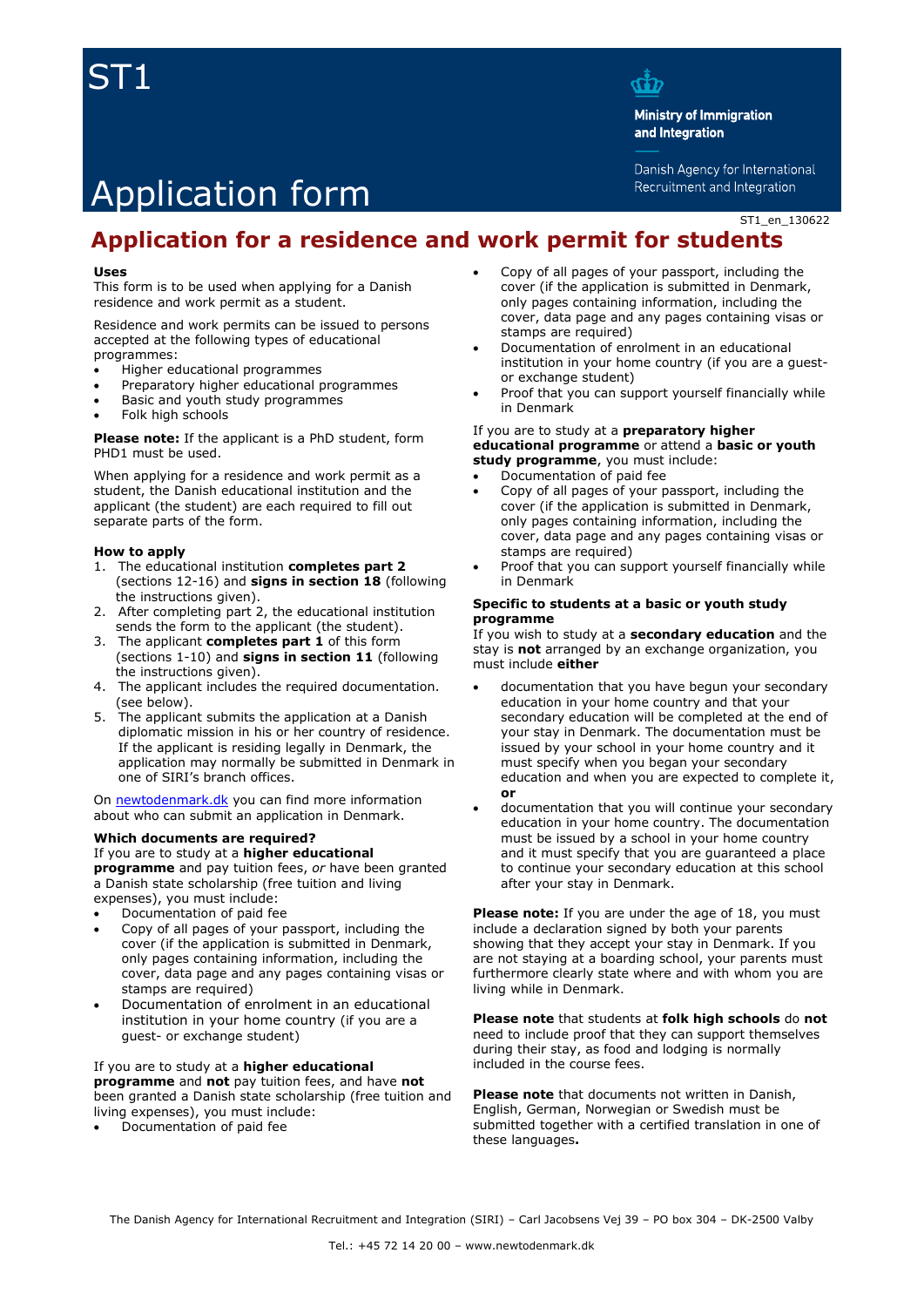# ST1



Ministry of Immigration and Integration

Danish Agency for International Recruitment and Integration

#### **Are other documents required when you submit the application?**

Yes, when submitting your application in person you must present your original passport to the authorities for identification.

**Does it cost anything to submit an application?**

Yes, you will normally need to pay a fee in order to get the application processed by the Danish Agency for International Recruitment and Integration (SIRI).

You can read more about the fees in section 1 of this form, or o[n newtodenmark.dk/fee](http://www.newtodenmark.dk/fee) where you can also see a list of current fees.

If you submit your application through an application centre, you must pay a separate service fee to the application centre.

Similarly, a fee must be paid to a Danish diplomatic mission (embassy or consulate general) or to a Norwegian diplomatic mission receiving your application on behalf of Denmark. The fees may vary.

The individual diplomatic mission can also make further requests such as additional passport photos or duplicate copies of the application. We recommend that you check the requirements on the website of the diplomatic mission in your country of residence before submitting your application.

#### **For more information**

More information about the rules and regulations concerning Danish residence and work permits is available on [newtodenmark.dk/study.](http://www.newtodenmark.dk/study) If you have any questions, you are always welcome to contact us and receive information about the rules and regulations or guidance on how to complete the application form (see contact information at the bottom of the frontpage).

### **Biometric features required on residence cards**

If you reside in Denmark or in a country where Denmark has a diplomatic mission, you must appear in person to have your biometric features (digital facial image and fingerprints) recorded for use in your residence card.

Your biometric features must be recorded when you submit the application.

If you reside in a country where Denmark has a representation agreement with the diplomatic mission of another country, you must appear in person and submit two passport photos in connection with the submission of the application. Once you arrive in Denmark, your biometric features must be recorded.

Read more about biometric residence cards on the last page of this form and at [newtodenmark.dk/residencecard](http://www.newtodenmark.dk/residencecard)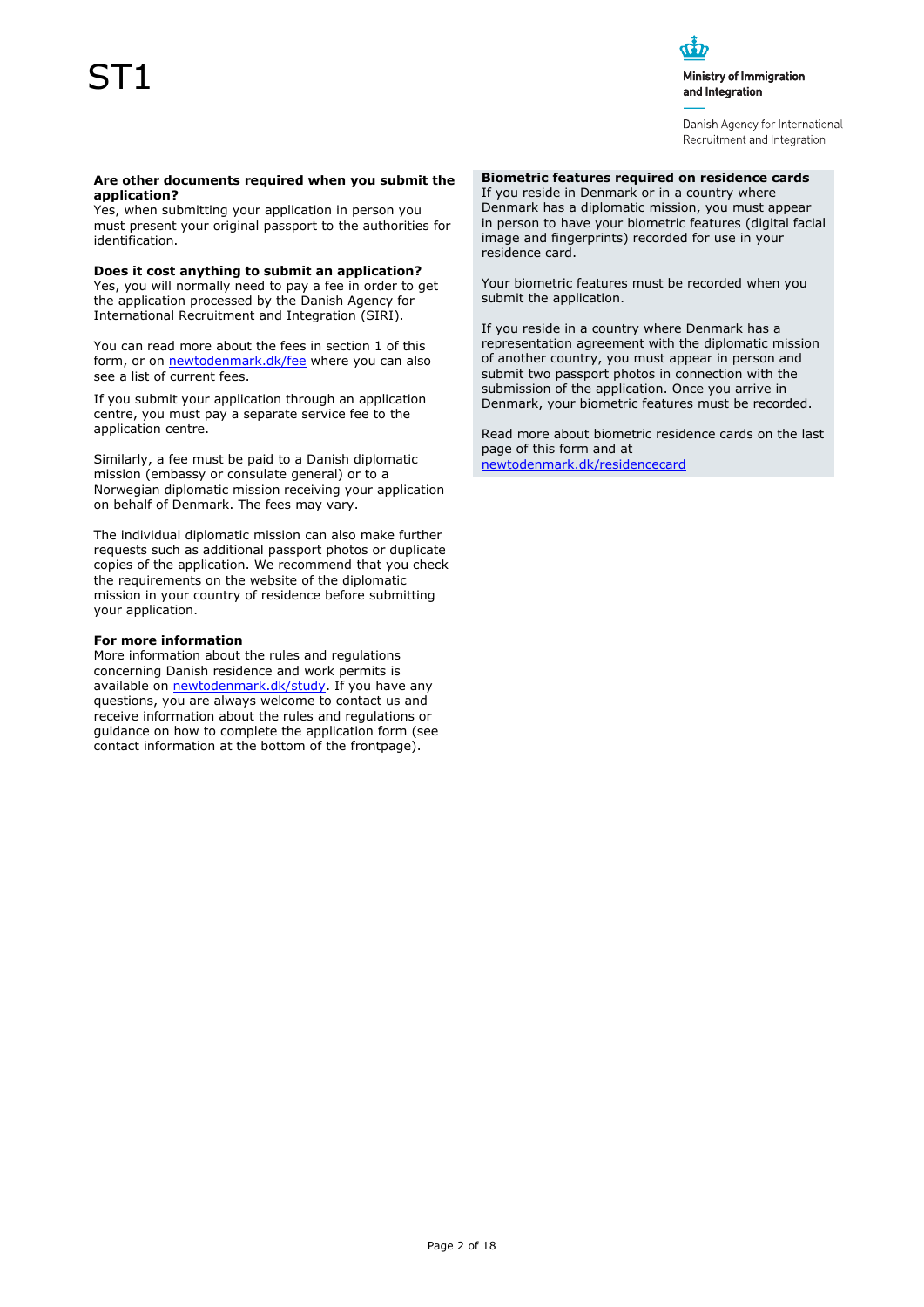

Danish Agency for International Recruitment and Integration

#### **For official use only**

Date received Received by (name) Authority (stamp) Personal ID Case order ID<sup>\*</sup>

\*) IMPORTANT: The case order ID will only be recorded by the authorities if the applicant has not created a case order ID. If the applicant has created a case order ID, this should be stated under section 1.1 of the application form.

ST1\_en\_130622

### **Application for a residence and work permit for students**

## **PART 1** – to be completed by the applicant

## 1. Information about fees

You will normally have to pay a fee if you submit an application for a residence and work permit in Denmark. You can find a list of the current fees on [newtodenmark.dk/fee.](http://www.newtodenmark.dk/fee)

All persons who submit an application for residence and work permit for students must do the following in the order below:

1. Create a case order ID. **Please note**: You must state the case order ID in the field below.

- 2. Pay the fee.
- 3. Submit the application.

The fee covers the processing of your case. This means that the fee will not be refunded if your application is turned down. Furthermore, the fee will not be refunded, if you choose to withdraw your application while it is being processed. If you have not paid the fee your application will be rejected, which means that it will not be processed. If your application is rejected for any other reason than lack of payment of the fee, the fee will be refunded minus an administration fee.

#### **How do I create a case order ID?**

Anyone can create a case order ID on [newtodenmark.dk/fee.](http://www.newtodenmark.dk/fee) You must clearly state the case order ID in the field below and when paying the fee.

#### **How do I pay the fee?**

You can pay the fee in several ways, such as by credit card, through a Danish internet bank, in the bank or at the post office. On [newtodenmark.dk/fee](http://www.newtodenmark.dk/fee) you can choose how you wish to pay, and you can see which information is required when paying the fee. **Please note**: The fee must be paid no later than at the same time as the application is submitted. In most cases, this means that the fee will need to be paid **before** the application is submitted. Only a few specific Danish diplomatic missions will allow you to pay the fee when you submit your application. You **cannot** pay the at SIRI's branch offices.

Please **include documentation that you have paid the fee**, such as a receipt for payment with credit card, for transfer through a Danish internet bank or a receipt from a bank or a post office.

## 1.1 Case order ID

Please state your (the applicant's) **case order ID**. The case order ID you state below must be identical to the case order ID stated when paying the fee. Please include documentation that you have paid the fee. If you believe that you are exempt from paying the fee, please enter your case order ID and tick the box next to 'The applicant is exempt from paying the fee'.

Case order ID  $\Box$  The applicant is exempt from paying the fee

## 1.2 Information required for refunding the fee (in case the fee is to be refunded)

Please give the information required for refunding the fee. The fee can be refunded by transfer to a Danish NEM account ('NEM-konto'), a Danish bank account, a foreign bank account, or in cash at a Danish diplomatic mission. Diplomatic missions can only repay fees in cash if the fee was originally paid there. Please state the name of the person to whom the refund should be paid (account holder/recipient), how you wish to receive the money, and any required information.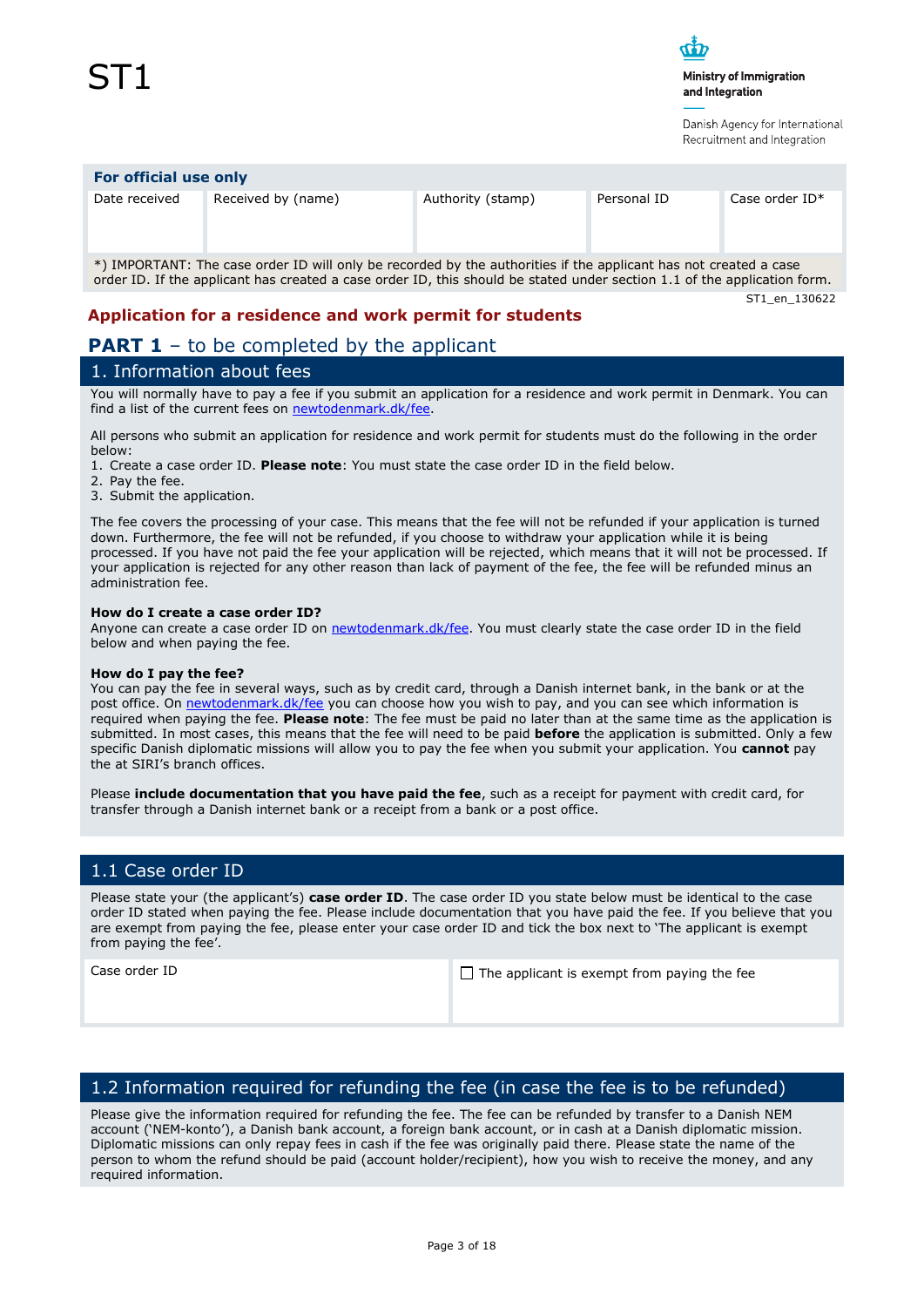# ST1

 $\dot{\Phi}$ Ministry of Immigration

and Integration

Danish Agency for International Recruitment and Integration

| If the refund is to be paid to a foreign bank account, we recommend that you speak with your bank first to obtain the<br>information necessary in order to receive a transfer from Denmark. In addition to the account information, you may,<br>for instance, also need to provide the bank's address. |                  |                                    |              |                |  |  |  |
|--------------------------------------------------------------------------------------------------------------------------------------------------------------------------------------------------------------------------------------------------------------------------------------------------------|------------------|------------------------------------|--------------|----------------|--|--|--|
| Please note that, if you originally paid the fee with Dankort or credit card, for a period of 180 days from the date of<br>payment, the fee can only be refunded to that same Dankort or credit card. After this period, your fee can be<br>returned to the bank account specified by you below.       |                  |                                    |              |                |  |  |  |
| Account holder/recipient                                                                                                                                                                                                                                                                               |                  |                                    |              |                |  |  |  |
| $\Box$ Applicant                                                                                                                                                                                                                                                                                       |                  |                                    |              |                |  |  |  |
| $\Box$ Other person/company: (name)                                                                                                                                                                                                                                                                    |                  |                                    |              |                |  |  |  |
| Danish NEM account (NEM-konto)                                                                                                                                                                                                                                                                         |                  | CPR number                         |              |                |  |  |  |
| Danish bank account                                                                                                                                                                                                                                                                                    | Name of bank     |                                    | Reg. number. | Account number |  |  |  |
| Foreign bank account                                                                                                                                                                                                                                                                                   | Account number   |                                    |              |                |  |  |  |
|                                                                                                                                                                                                                                                                                                        |                  | Name and address of account holder |              |                |  |  |  |
| Name and address of bank (incl. country)                                                                                                                                                                                                                                                               |                  |                                    |              |                |  |  |  |
|                                                                                                                                                                                                                                                                                                        | <b>BIC/SWIFT</b> |                                    |              |                |  |  |  |
|                                                                                                                                                                                                                                                                                                        | <b>IBAN</b>      |                                    |              |                |  |  |  |
| Cash at Danish diplomatic mission<br>State which Danish mission (city and country)<br>(tick only if the fee was paid at the<br>diplomatic mission)                                                                                                                                                     |                  |                                    |              |                |  |  |  |

| 2. The applicant                 | PLEASE COMPLETE IN CAPITAL LETTERS |
|----------------------------------|------------------------------------|
| Surname                          | Former surname (if applicable)     |
| Given name(s)                    |                                    |
| Nationality                      | Former nationality (if applicable) |
| Date of birth (day, month, year) | Danish CPR number (if applicable)  |
| Personal ID (if applicable)      |                                    |
| Country of birth                 |                                    |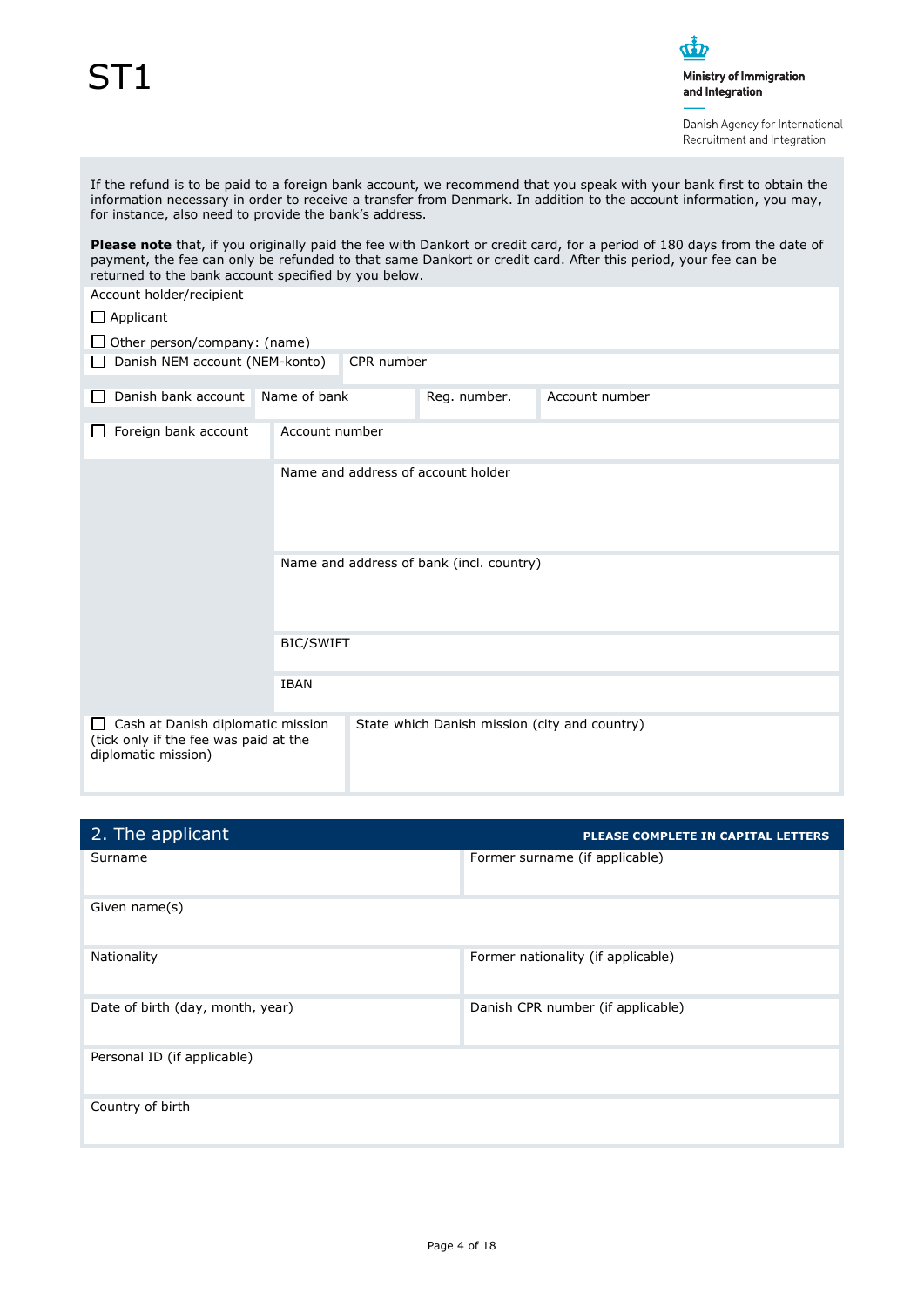

Danish Agency for International Recruitment and Integration

| 3. Information about the applicant                                                                                                                                                                     |                                         |               |                               | <b>PLEASE COMPLETE IN CAPITAL LETTERS</b> |            |      |
|--------------------------------------------------------------------------------------------------------------------------------------------------------------------------------------------------------|-----------------------------------------|---------------|-------------------------------|-------------------------------------------|------------|------|
| Gender                                                                                                                                                                                                 | $\Box$ Male                             | $\Box$ Female | Do you have children?         |                                           | $\Box$ Yes | ∏ No |
| Current marital status                                                                                                                                                                                 |                                         |               |                               |                                           |            |      |
| □ Unmarried                                                                                                                                                                                            | $\Box$ Married                          | $\perp$       | Registered partner            | Widow(er)<br>$\mathbf{I}$                 |            |      |
| □ Divorced                                                                                                                                                                                             | $\Box$ Dissolved registered partnership |               |                               |                                           |            |      |
| Your current address (Street and number)                                                                                                                                                               |                                         |               | Postal code, city and country |                                           |            |      |
| Telephone number                                                                                                                                                                                       |                                         |               | Email address                 |                                           |            |      |
| If you are currently in Denmark or you expect to enter Denmark before a decision has been reached in<br>your case, please state your date of entry, address, and contact information in Denmark below. |                                         |               |                               |                                           |            |      |
| <b>Important:</b> Please inform the Danish Agency for International Recruitment and Integration of any change to address<br>or other contact information.                                              |                                         |               |                               |                                           |            |      |
| Date of entry or expected date of entry into Denmark                                                                                                                                                   |                                         |               |                               |                                           |            |      |
| Address in Denmark (Street and number)                                                                                                                                                                 |                                         |               | Post code and city            |                                           |            |      |
| $C/O$ (name)                                                                                                                                                                                           |                                         |               | Telephone number              |                                           |            |      |

| 4. Information about the applicant's passport                                                                                  |     | PLEASE COMPLETE IN CAPITAL LETTERS |  |  |
|--------------------------------------------------------------------------------------------------------------------------------|-----|------------------------------------|--|--|
| A residence permit can only be granted for a period of up to <b>three months before</b> the date of expiry of the<br>passport. |     |                                    |  |  |
| Passport number                                                                                                                |     | Date of expiry (date, month, year) |  |  |
| Have you been to Denmark before?                                                                                               | Yes | l No                               |  |  |
| If yes, please state where and when                                                                                            |     |                                    |  |  |
|                                                                                                                                |     |                                    |  |  |

| 5. Information about the applicant's qualifications<br>PLEASE COMPLETE IN CAPITAL LETTERS |                 |                 |                 |            |                     |                      |
|-------------------------------------------------------------------------------------------|-----------------|-----------------|-----------------|------------|---------------------|----------------------|
| Primary and lower secondary<br>$\mathbf{I}$<br>school                                     |                 | Number of years |                 | Completed? | l l Yes             | No                   |
| Upper secondary school                                                                    |                 | Number of years |                 | Completed? | $\Box$ Yes          | No<br>$\blacksquare$ |
| Higher education                                                                          |                 | Number of years |                 | Completed? | Yes<br>$\mathsf{L}$ | No                   |
| Knowledge of<br>languages                                                                 | Native language |                 | Second language |            |                     |                      |
| Other languages                                                                           |                 |                 |                 |            |                     |                      |
| Other schooling, work experience, qualifications, skills, practical experience, etc.      |                 |                 |                 |            |                     |                      |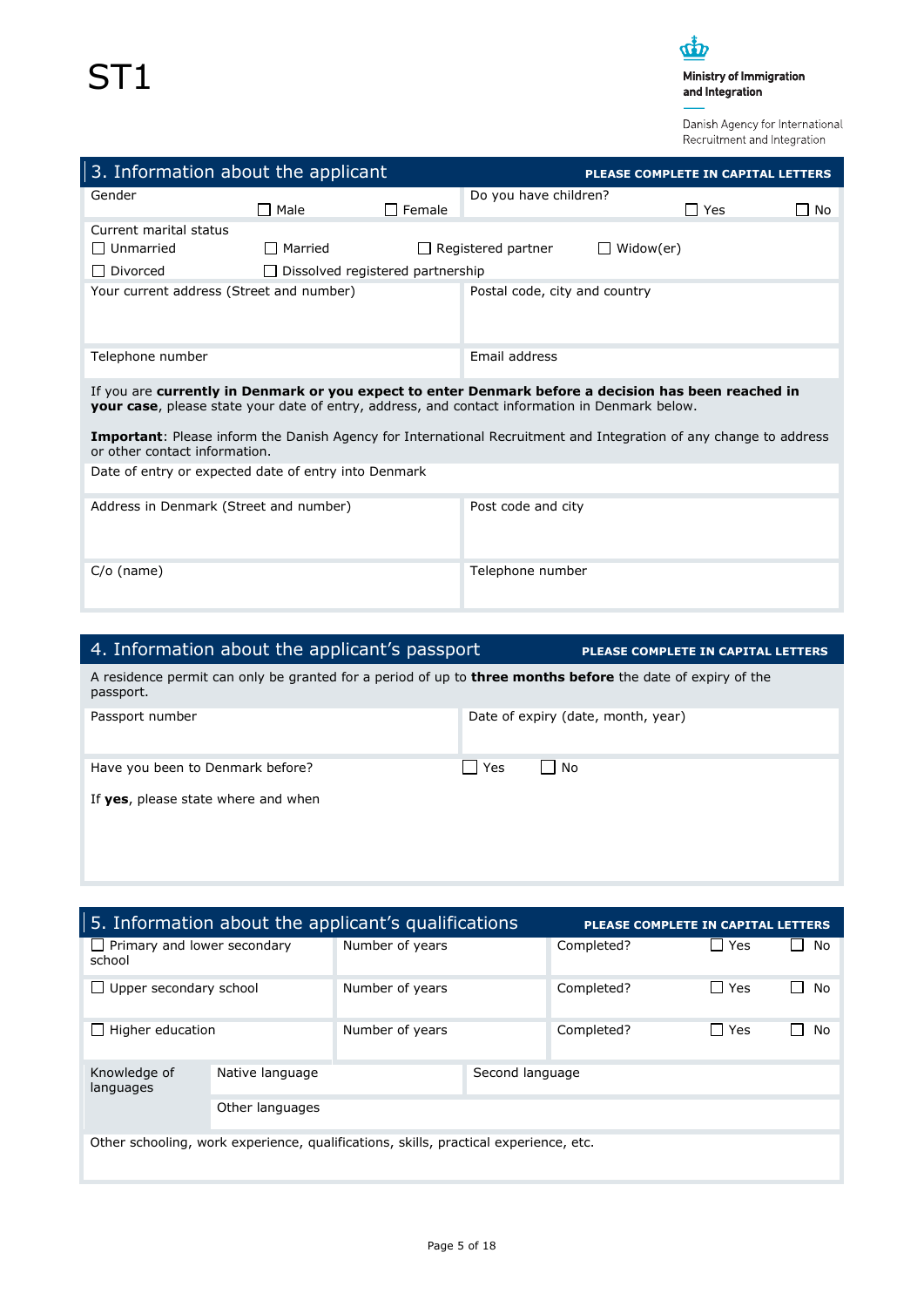Danish Agency for International Recruitment and Integration

| Previous employment (please state<br>employer's name and address) | Period of employment | Brief job description |
|-------------------------------------------------------------------|----------------------|-----------------------|
|                                                                   |                      |                       |
|                                                                   |                      |                       |
|                                                                   |                      |                       |
|                                                                   |                      |                       |

## 6. Information about students (full-degree, exchange or guest students) at a **higher educational programme**

You should only fill out section 6 if you are to study at a **higher educational programme**. If not, go to section 7.

If you are to study in a higher educational programme in Denmark and you are not to pay the tuition fee yourself and have not been granted a Danish state scholarship (free tuition and grant covering living expenses), you must be able to support yourself during your stay in Denmark. This means that you must provide documentation that you have an amount equivalent to the monthly Danish state educational grant for a student living away from home at your disposal per month. You can read more about financial self-support on [newtodenmark.dk/self-support.](http://www.newtodenmark.dk/self-support)

The documentation can for instance be a bank statement, a print of your bank account holdings or documentation of a grant or scholarship.

If you attach documentation from your bank, this must be in your name and must be issued within the last 30 days. The documents must clearly state the currency of your holdings and that your holdings are cash funds.

See [newtodenmark.dk/study](http://www.newtodenmark.dk/study) for further information.

| Are you to pay your tuition fee to the university/school in Denmark yourself? | $\Box$ Yes | $\Box$ No |
|-------------------------------------------------------------------------------|------------|-----------|
| If yes, go to section 8.                                                      |            |           |

If **no**, please answer the following question:

Have you been granted a Danish state scholarship (free tuition and grant covering living expenses)?

No. In the set of the set of the set of the set of the set of the set of the set of the set of the set of the set of the set of the set of the set of the set of the set of the set of the set of the set of the set of the s

If **yes**, go to section 8.

If **no**, please **include proof** that you can support yourself financially while in Denmark.

## 7. About students at a **preparatory higher educational programme** or at a **basic or youth study programme**

If you are to study in a **preparatory course** for a higher educational programme you must include proof that you can support yourself financially while in Denmark. This means that you must provide documentation that you have an amount equivalent to the monthly Danish state educational grant for a student living away from home at your disposal per month. The documentation can for instance be a bank statement or a print of bank account holdings in your name, or documentation of a grant or scholarship. You can read more about financial self-support on [newtodenmark.dk/self-support.](http://www.newtodenmark.dk/self-support)

**Please note** that students at **folk high schools** do **not** need to include proof that they can support themselves during their stay, as food and lodging is normally included in the course fees.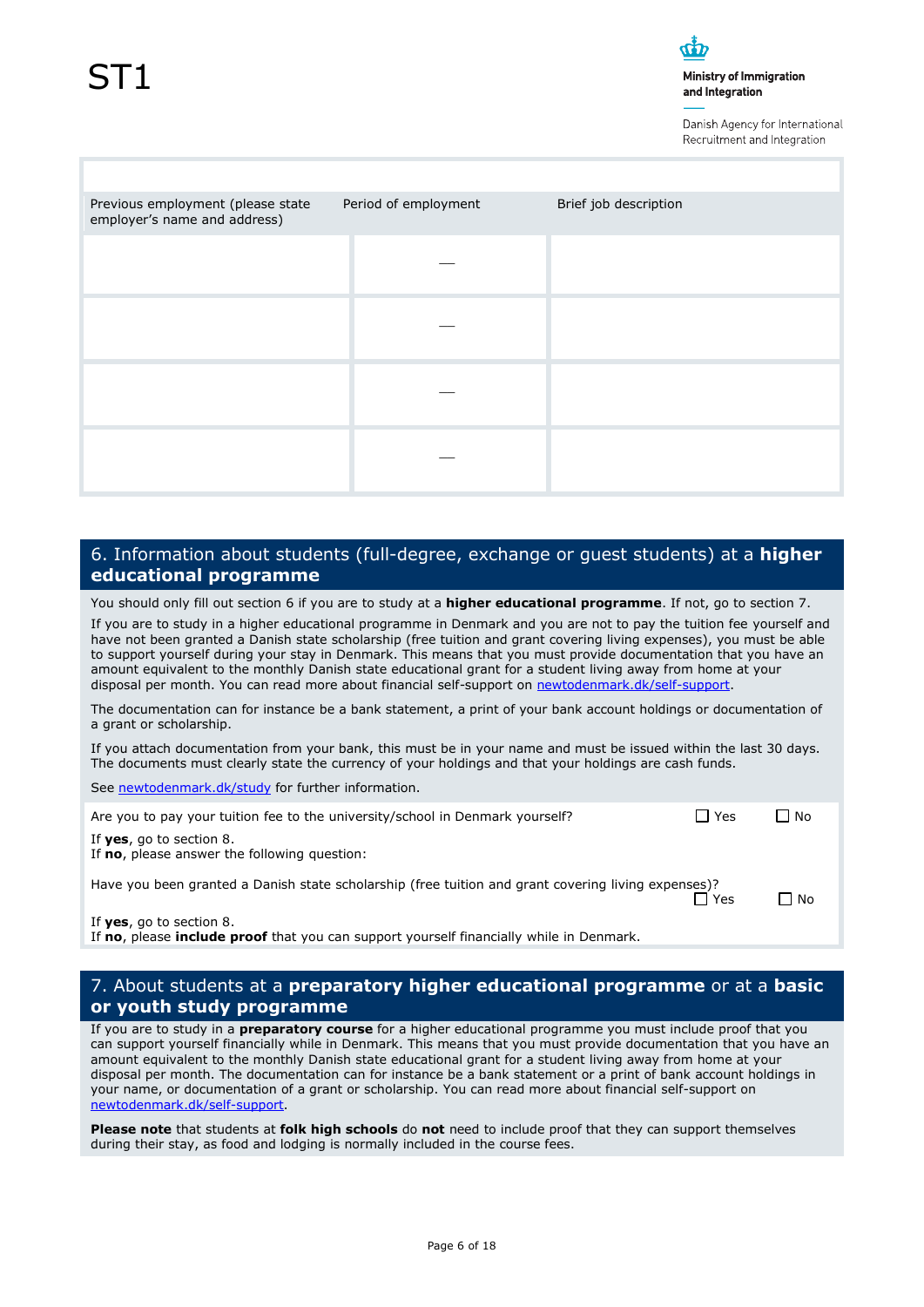Danish Agency for International Recruitment and Integration

8. Applicant's comments **PLEASE COMPLETE IN CAPITAL LETTERS**

## 9. Sworn declarations – applicant

#### **A. Sworn declaration that I have given correct information**

I solemnly swear that the information I have given in this application is correct. If the information is found to be false, I am subject to the following penalties:

- My residence permit can be revoked.
- Fine or imprisonment of up to two years.
- I can be required by law to repay the expenses incurred by the Danish state as a consequence of the false information.

#### **B. Information about your duty to provide the necessary information**

It is your duty to provide the information necessary to decide whether you can be granted a permit. If you do not provide this information, it may mean that you will not be granted a permit.

#### **C. Information on how we process your personal data**

SIRI is obliged to inform you how we process your data and to inform you of your rights in regard to how we process your data.

#### **Data controller**

SIRI is the data controller and responsible for processing the personal data given in this application form and the data provided about you during the processing of the case. You can contact the agency by writing to the following address: The Danish Agency for International Recruitment and Integration (SIRI), Carl Jacobsens Vej 39, PO box 304, 2500 Valby or through our contact form o[n newtodenmark.dk/SIRI-contactform.](http://www.newtodenmark.dk/SIRI-contactform)

#### **Data protection officer**

You can contact our data protection officer by writing to the aforementioned address (Att. Data protection officer) or by using our contact form at [newtodenmark.dk/SIRI-contactform.](http://www.newtodenmark.dk/SIRI-contactform) You can read more about SIRI as data controller and about SIRI's data protection officer on [newtodenmark.dk/personaldata.](http://www.newtodenmark.dk/personaldata)

#### **Purpose and legal basis**

The personal data you provide to SIRI is collected and used:

- to process your application for a residence and/or work permit in Denmark
- in any later application for an extension or for a new residence and/or work permit in Denmark
- for verification and spot checks of the conditions for your residence and/or work in Denmark

The legal basis for processing your personal data is:

- The Danish Aliens Act, in particular chapter 1 on the entry and residence of aliens in Denmark.
- The General Data Protection Regulation (GDPR), article 6.1 (c) (relating to the processing of data in order to comply with the legal obligation to which the controller is subject) and 6.1 (e) (relating to the exercise of official authority vested in SIRI by the Aliens Act).
- The General Data Protection Regulation (GDPR), article 9.2 (f) (relating to the necessity of processing in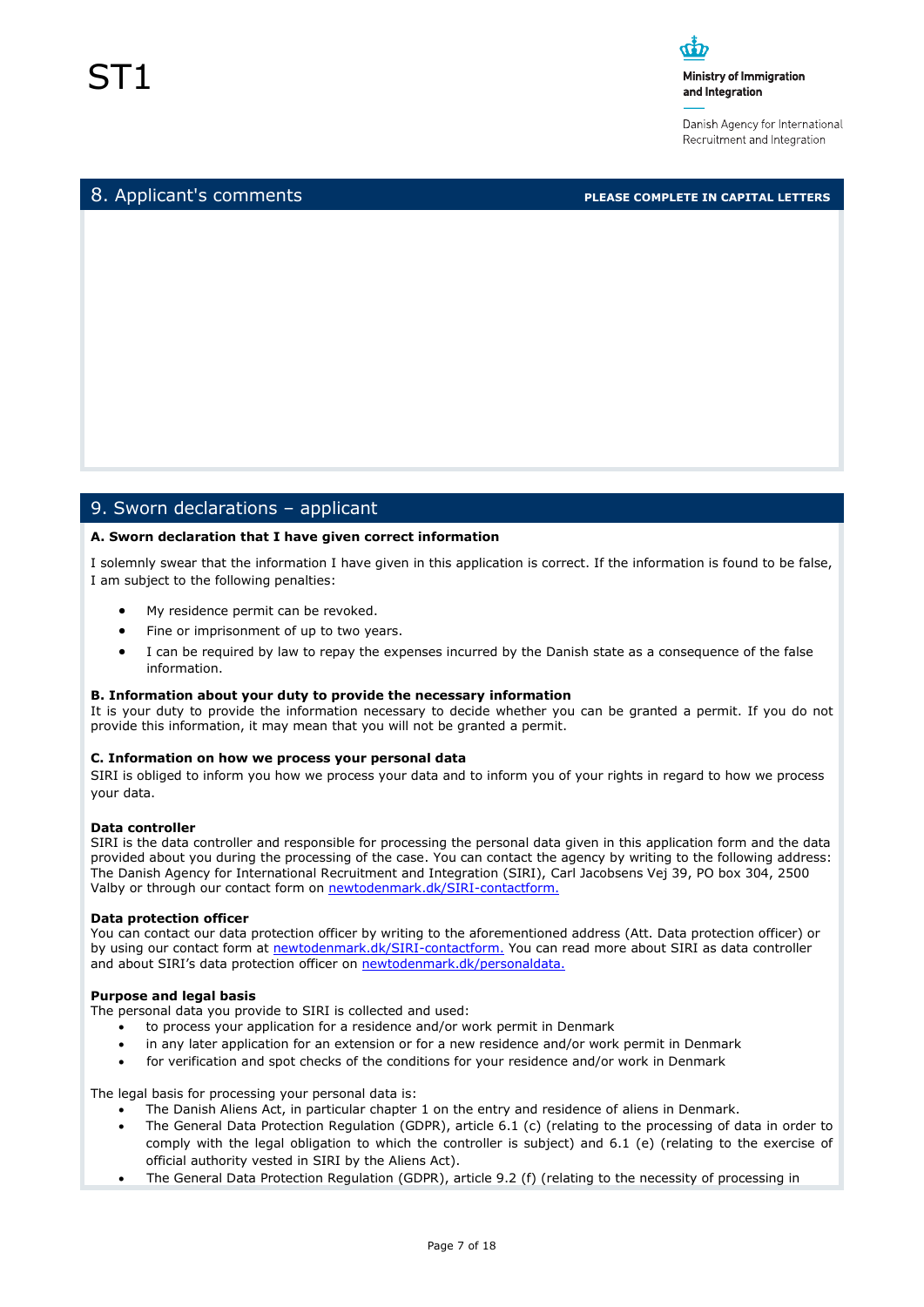

Danish Agency for International Recruitment and Integration

- order to establish, exercise or defend legal claims).
- The Danish Data Protection Act section 8 (relating to the official authority only being allowed to process information about criminal offences if it is necessary for tasks of that official authority).

The information you give or have given in connection with your application will be registered in the registers of Danish immigration authorities. The same holds true for any information you later give in connection with an application to extend your residence permit or for a new residence and/or work permit in Denmark.

Some of your data will be registered in the Civil Registration System (CPR). This will in some instances happen immediately when you are granted a permit. In other situations the registration will take place only when you take up residence in Denmark.

#### **We process the following categories of data about you:**

- General personal data, such as: information about your name, possible civil registration number (CPR-number), ; citizenship, occupation, education, marital status, financial information and whether you have committed any legally punishable offences
- Sensitive personal data, such as: health information and biometric data collected for the purpose of establishing your identity.

#### **We can disclose your data to the following recipients**

SIRI can pass on your data to your sponsor (e.g. your employer, place of study, host or family member), municipal authorities, the police, the Danish Security and Intelligence Service and the Danish Defence Intelligence Service, the public prosecutor, the Immigration Appeals Board, the Refugee Appeals Board, the Ministry of Immigration and Integration, the Danish immigration Service, the Danish Agency for Labour Market and Recruitment, the Ministry of Foreign Affairs of Denmark and The Danish Parliament.

In isolated cases, SIRI also passes on your data to other public authorities, private sector organizations and foreign organizations and authorities when it is necessary to exercise our official authority.

Furthermore, data from SIRIs registers and the CPR register are shared with other relevant authorities or organisations via the Aliens Information Portal (Udlændingeinformationsportalen) if they need the data in order to process aspects of your stay in Denmark.

SIRI shares data when it is necessary in order to exercise our official authority, including when we are legally obliged to share information.

If you lose your residence permit, we will inform your current or previous employers, if any, that you no longer have the right to work. This will happen, if we issue a refusal to an application for a residence permit or to an extension of a residence permit. It will also happen if we revoke your residence permit or if we establish that your residence permit has lapsed. Employers who within the last three months have reported salary payments to you to the income register will be informed.

#### **What is the origin of the data we process about you?**

The personal data that SIRI processes about you have been provided by you in this application form. We will also process data you may submit to your case later.

In addition, we will process data obtained from:

- any of your previous applications submitted to SIRI,
- searches in databases, such as: the Civil Registration System (CPR), the Income Register (eIncome), the Building and Dwelling Register (BBR), the Central Crime Register (KR), the Central Passport Register and the Schengen Information System (SIS II)
- other authorities, such as: municipal authorities, the Regional State Administration, the Danish Immigration Service, the Immigration Appeals Board and the Refugee Appeals Board,
- third-parties or sponsors, such as: your au pair- or internship host, employer or educational institutions
- any person applying for a residence permit based on your grounds for residence in Denmark, and this person's previous cases with SIRI.

#### **Storage of data**

SIRI will store your personal data for as long as it is necessary in order to be able to carry out our tasks in relation to establishing or defending a legal claim to residence.

Data submitted as part of an immigration related matter can be stored for use by the immigration authorities at a later date. This means that the data can enter into the decision making process regarding future applications for extension of a residence permit, when revoking a residence permit, for verification and spot checks, when deciding whether a permit has lapsed, in relation to applications for permanent residency and for naturalization and in cases concerning any family members.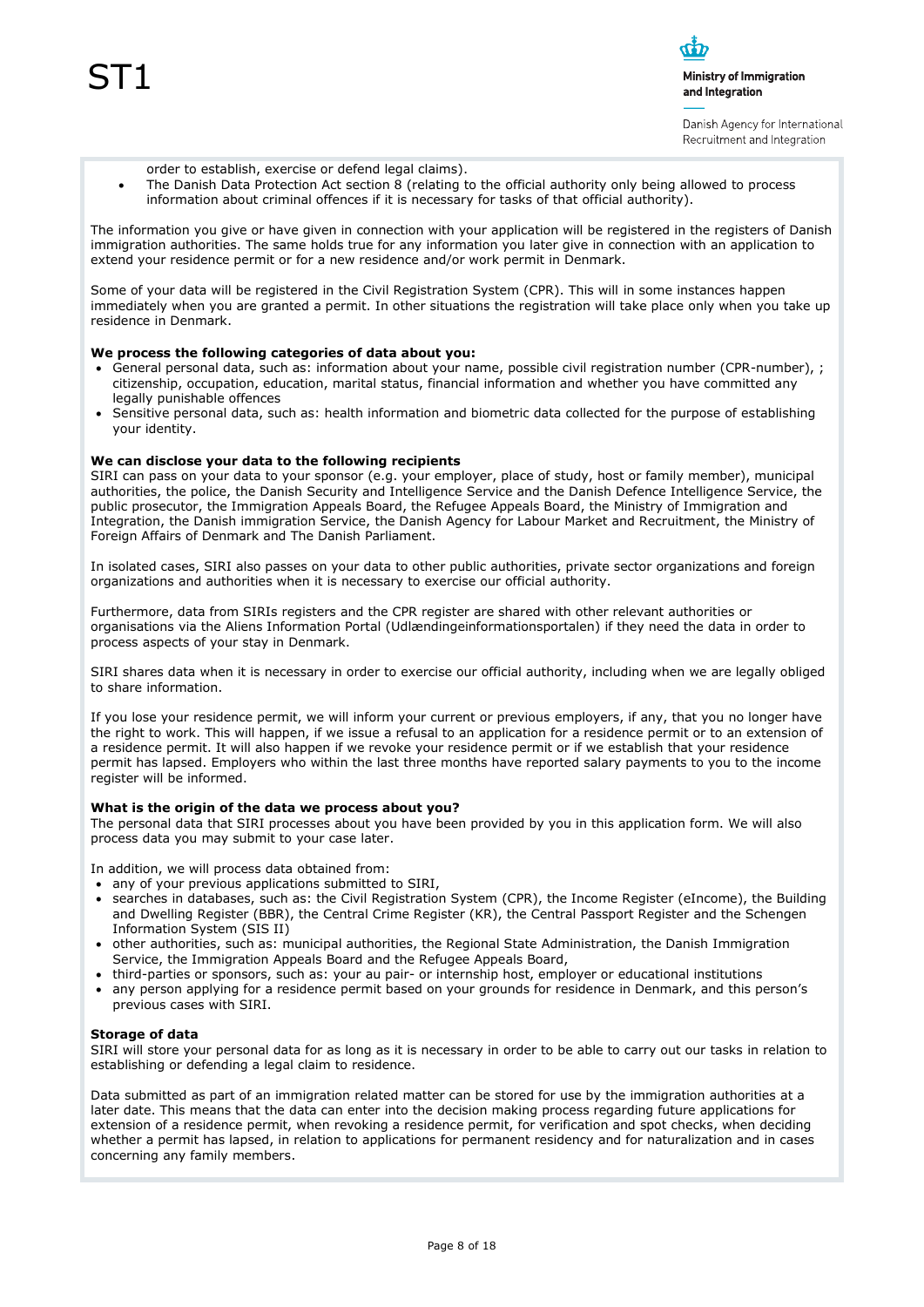

Danish Agency for International Recruitment and Integration

In practice this means that SIRI will store your data for the period of your 'lifecycle' – i.e. your entire life. Basic data regarding your stay in Denmark, e.g. when and why you have been granted a residence permit and information on other decisions made by SIRI regarding your residence in Denmark will not be erased.

If you have your finger prints and facial photo taken for use with your residence card and for identification and identity control, your fingerprints and photo will be stored in the immigration authorities' database. If you are granted a residence permit, your fingerprints and photo will be stored for 10 years. If you are not granted a residence permit, your fingerprints and photo will be stored for 20 years. If you are granted Danish citizenship, your fingerprints and photo will be deleted.

Finally, it must be mentioned that data will be transferred to the Danish National Archives in accordance with the Danish Archives Act.

#### **Your rights**

Under the GDPR you have a number of rights in relation to our processing of data about you:

*The right to know what kind of data we process about you*

You have the right to ask what kind of data we are processing about you and be granted access to these data. If you request access to your data, your application will be processed in accordance with the GDPR's regulations governing right of access. If there are other regulations which provide you with greater access than the GDPR affords, your request for access will be processed in accordance with these regulations as well. These additional regulations may include those contained in the Public Administration Act that governs freedom of information requests.

*The right to rectification (data correction) and the right to have your data erased*

You have the right to request that corrections be made to personal data about you that you find inaccurate. In specific situations, you also have the right to have your data erased. As a rule, information can only be erased, if it is not necessary for processing your case as SIRI is obliged to record and register information in accordance with the Public Administration Act.

#### *The right to restriction of processing*

In some situations, you have the right to restrict the processing of your personal data. Where processing has been restricted, SIRI may thereafter, with the exception of storage, only process your data with your consent unless the purpose of the processing is to establish or defend a legal claim, to protect another person or for reasons of important public interest.

#### *The right to object*

In some situations, you have the right to object to otherwise legal processing of your personal data. This means that you can request that your data is erased, corrected or restricted.

You can read more about your rights in the Danish Data Protection Agency's guidelines about GDPR at [www.datatilsynet.dk.](http://www.datatilsynet.dk/) If you would like make use of your rights under the GDPR, contact SIRI.

#### **Complaints to the Data Protection Agency**

You have the right to submit a complaint to the Data Protection Agency if you are dissatisfied with the way we process your personal data. Contact information for the Data Protection Agency is available a[t www.datatilsynet.dk.](http://www.datatilsynet.dk/)

#### **D. Verification and spot-checks**

Your case may be selected for a spot-check. The spot-check aims to verify the following:

- The accuracy of the information you have given.
- Whether you meet the conditions for a residence and/or work permit, if such is granted to you.
- Whether you are staying and/or working in Denmark without the necessary permit.

Verification may involve the following:

- Checking public registers, such as the Civil Registration System (CPR)
- Comparing information contained in the registers of SIRI and the Danish Immigration Service with records held by the Civil Registration System (CPR), the Building and Dwelling Register (BBR), the Central Business Register (CVR) and the Income Register (eIncome).
- Contacting other authorities, such as municipalities
- Contacting third parties, such as employers or places of study
- Turning up in person at your residence, place of study or workplace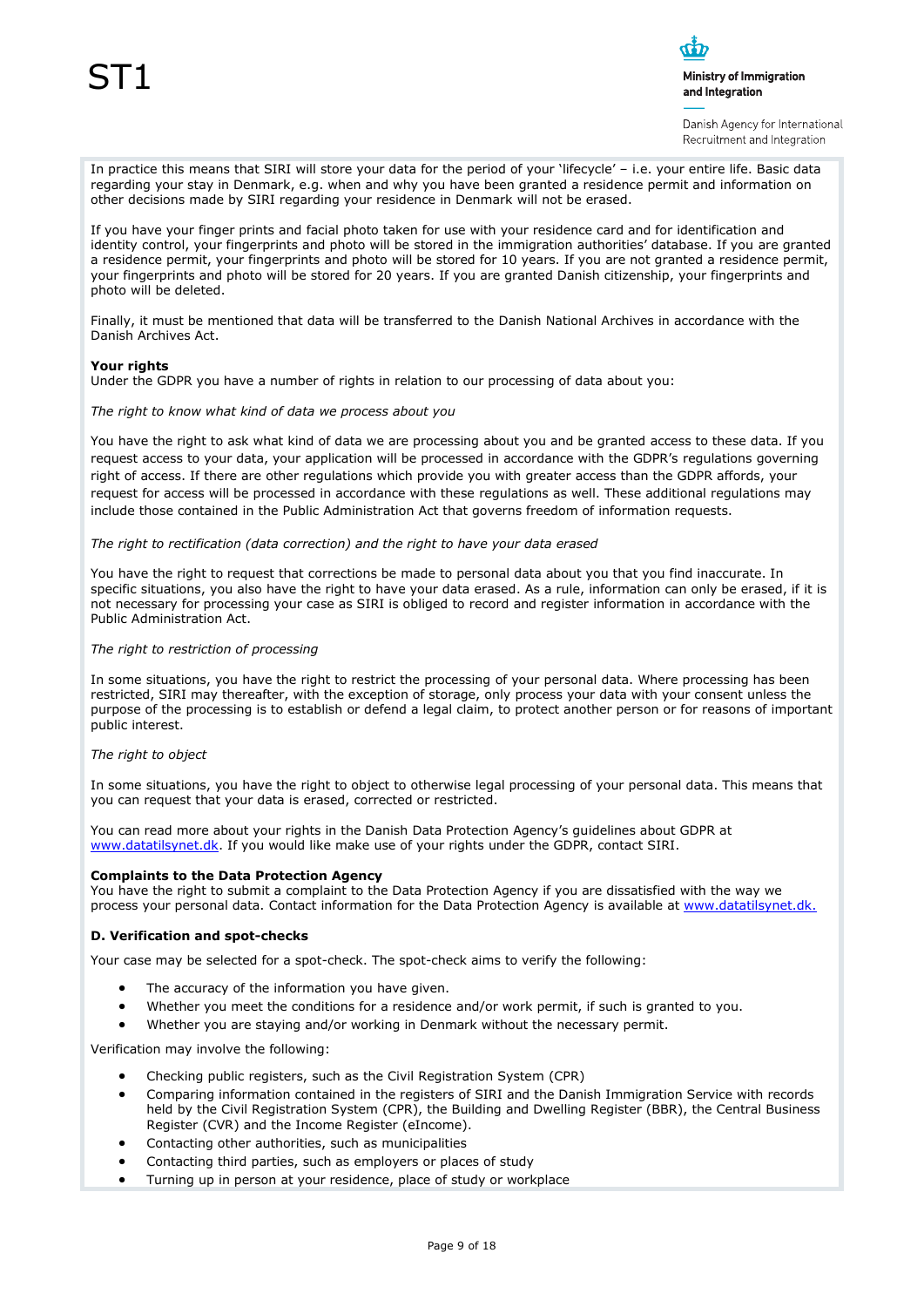Danish Agency for International Recruitment and Integration

 Using information about employment registered by the employer (in a so-called digital logbook). The Danish Agency for International Recruitment and Integration, the Danish Tax Agency, The Danish Agency for Labour Market and Recruitment as well as municipal councils can impose the use of digital logbooks on employers.

You may be asked to supply additional information as part of the verification and spot-check process.

## 10. Consent to let SIRI share information from my case with my sponsor

When necessary in order to process your application or as part of later verification and spot check procedures of your stay in Denmark, SIRI can, without your consent, share information about you with your sponsor. This can for example be in order to enable SIRI to verify the accuracy of the information you have provided in the application, or in order to check whether you continue to meet the conditions of your permit). Please note paragraph C "Information on how we process your data" in section 9 "Declaration and information – applicant"

However, it will sometimes ease the processing of your case if SIRI to a greater extent can share information about your personal circumstances with your sponsor (e.g. if we cannot get in touch with you). If you would like SIRI to be able to share information with your sponsor, you must give your consent below.

If you do not wish to give your consent to let SIRI share information in these situations, we will instead get the information from you (the applicant) and abstain from sharing information with your sponsor. This may result in a longer processing time for your application.

You can at any point in time withdraw your consent. If you wish to withdraw your consent you must inform us. You can find our contact information on [newtodenmark.dk/contact-siri.](http://www.newtodenmark.dk/contact-siri)

(tick off)

**I hereby consent to let the Danish Agency for International Recruitment and Integration (SIRI) share information about me with my sponsor to this greater extent in order to ease the processing of this application.**

## 11. Signature – the applicant

**By signing below, I confirm that the information I have given in this form is correct and that I have read and accepted the terms laid out in section 9, paragraph A.**

**I also confirm that I have made a decision regarding section 10 on consent to share information.**

**I also understand that the information I have given or will be giving will be registered in SIRI's registers and that the information contained in the registers of SIRI and the Danish Immigration Service can be compared with records held in the Civil Registration System (CPR), the Building and Dwelling Register (BBR), the Central Business Register (CVR) and the Income Register (eIncome).**

Date and place Signature

## Did you remember everything?

If your application for a Danish residence permit is correctly filled out and contains the required documents, we can process your case faster.

It is therefore important that you make certain that part 1 of the form is filled out correctly and that you have included the necessary documents before submitting your application.

We recommend using the checklist below to verify that the application is complete and correct.

It is possible to send documents through our contact form at [newtodenmark.dk/SIRI-contactform,](http://www.newtodenmark.dk/SIRI-contactform) if there are specific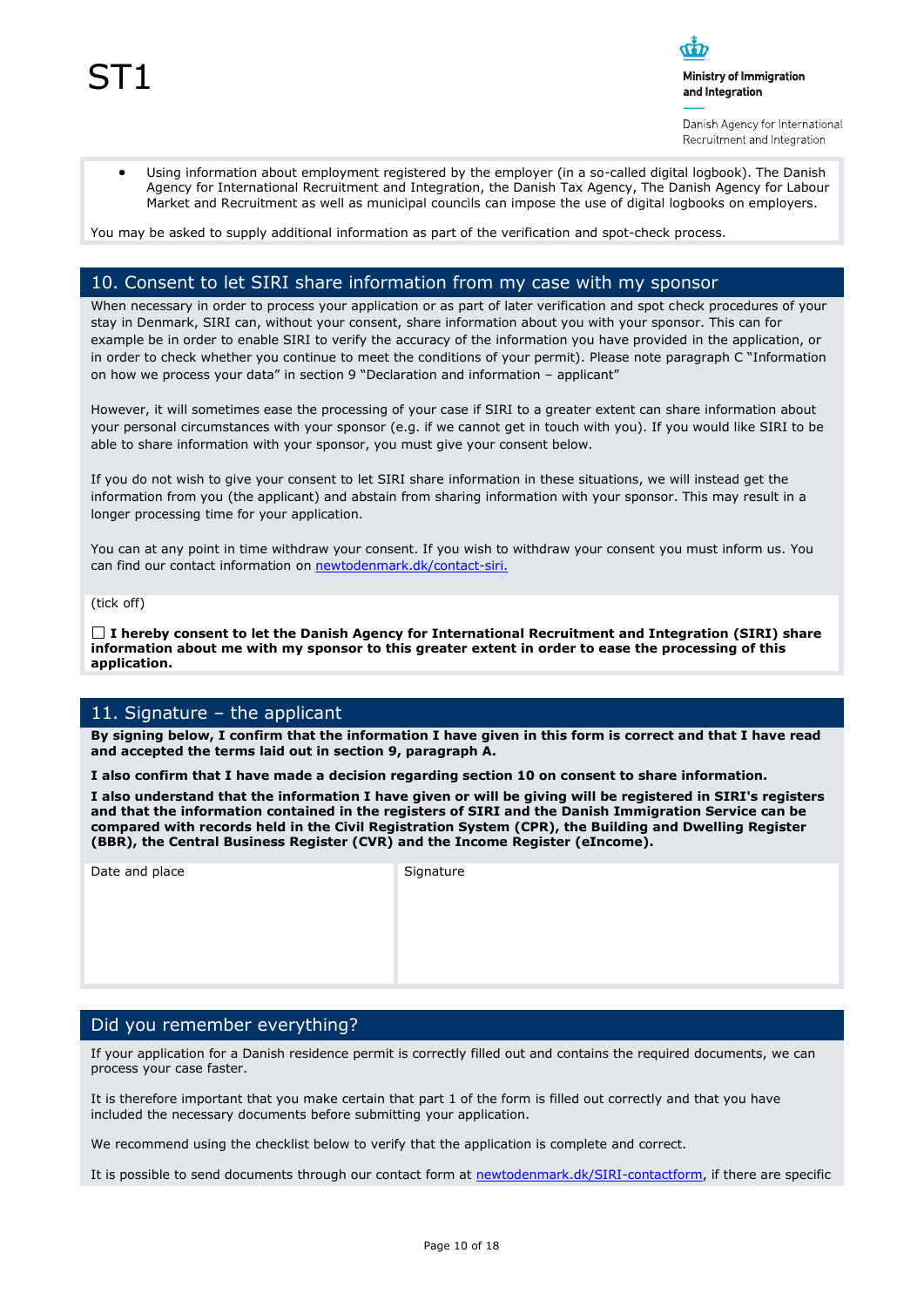

Danish Agency for International Recruitment and Integration

documents which you are unable to have ready when you submit the application. It is important that you know that the service goal is calculated from the date when we have received all necessary documents. If you submit additional documents later, you must therefore expect to wait longer before you will receive a decision.

## Checklist – part 1

**Before submitting the application, please ensure that you have included the following documents (please tick the boxes):**

 $\Box$  Documentation of paid fee, such as a receipt for payment with credit card, for transfer through a Danish internet bank or a receipt from a bank or a post office.

 $\Box$  Copy of all pages of the applicant's passport, including the cover (if the application is submitted in Denmark, only pages containing information, including the cover and any pages containing visas or stamps are required).

 $\Box$  Documentation of enrolment in an educational institution in your home country (if applicant is a quest- or exchange student).

If you are to study at a **higher educational programme** and are **not** to pay tuition fees, and have **not** been granted Danish state scholarship (free tuition and covering of living expenses), **or** if you are to study at a **preparatory higher educational programme** or at a **basic or youth study programme**, you must also include:

 $\Box$  Documentation that you can support yourself financially while in Denmark (e.g. bank statement or documentation for a grant or scholarship. If you attach documentation from your bank, this documentation must be in your name and must be issued within the last 30 days. The documents must clearly state the currency of your holdings and that your holdings are cash funds).

#### **It is important that you have**

 $\Box$  answered all questions in part 1 (sections 1-10),

 $\Box$  signed and dated the application in section 11.

## Biometric features required on residence cards

If you submit your application in Denmark or in a country where Denmark has a diplomatic mission, you must appear in person to have your biometric features (digital facial image and fingerprints) recorded.

If you submit your application at the diplomatic mission of a country with which Denmark has a representation agreement, you must appear in person to submit two facial images. Upon arrival in Denmark, your biometric features (digital facial image and fingerprint) will be recorded.

If you send your application by post or if it is submitted by a third-party such as a lawyer, you must appear in person to have your biometric features recorded **within 14 days** of the application being submitted. If you reside in a country where Denmark has a representation agreement with another country's diplomatic mission, you must appear in person to submit two facial images **within 14 days** of submitting your application. When you appear to have your biometric features recorded or to submit your facial images, please remember to **bring a photocopy** of the first three pages of your completed application form. This will allow the immigration authorities to match your biometric features with the application. **Please note** that the processing of your application will not begin until your biometric features are submitted.

Please **bring your passport** or other form of travel documentation when having your biometric features recorded or when submitting your facial images. In addition to your biometric features, your signature will also be recorded. Facial images and fingerprints are stored on a microchip embedded in the residence card.

If you are in Denmark, you can get your biometrics recorded in one of the Agency for International Recruitment and Integration's branch offices. [\(um.dk/en\)](http://www.um.dk/en).

If you do not agree to have your biometric features recorded in connection with the application being submitted in Denmark or at a Danish diplomatic mission, your application will be **rejected**. If the application is submitted at another country's diplomatic mission with which Denmark has a representation agreement, and you do not submit two facial images, it will likewise be rejected. If you are not physically capable of providing fingerprints, you will not be required to do so.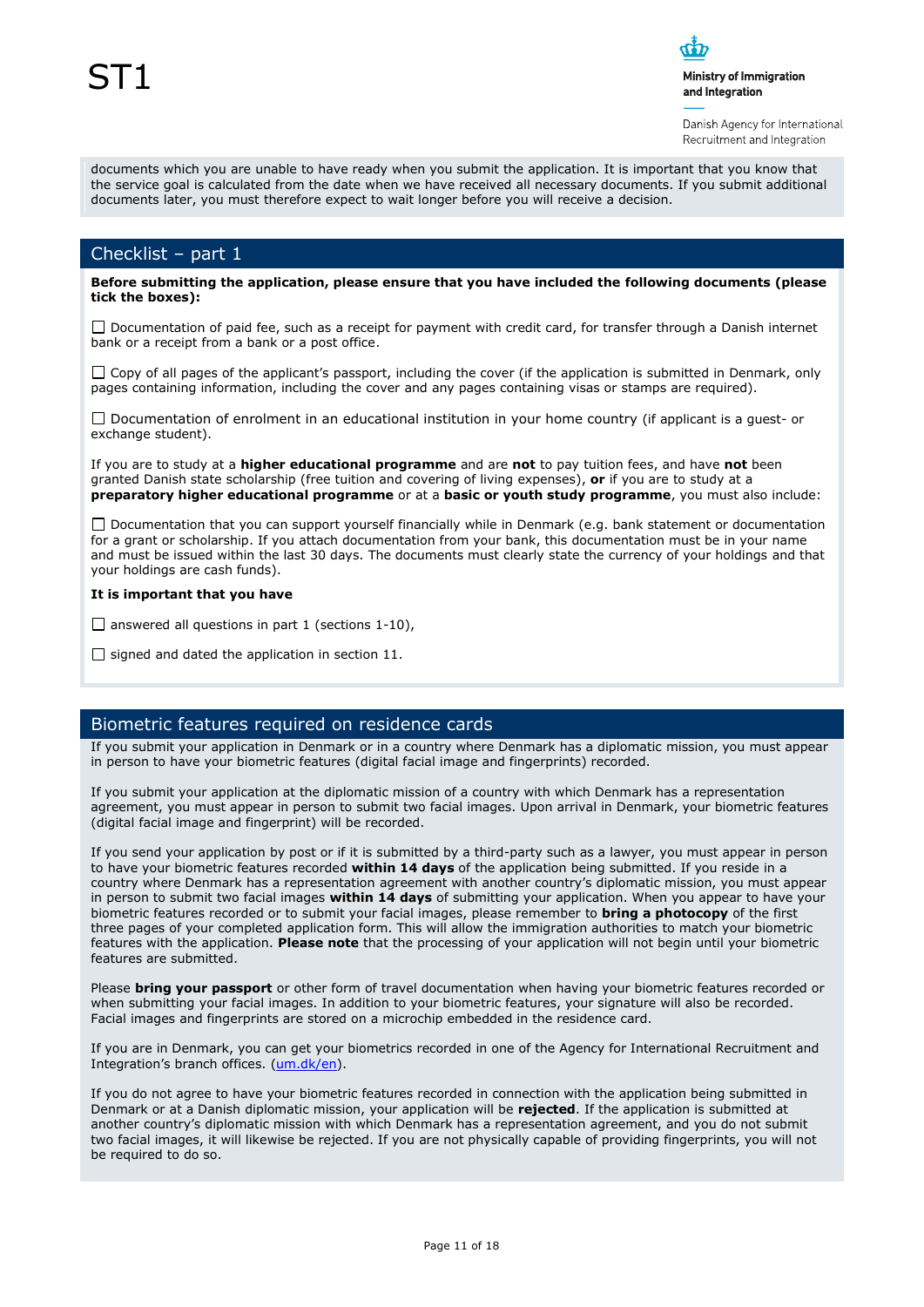Danish Agency for International Recruitment and Integration

Read more about residence cards and biometric features at [newtodenmark.dk/residencecard.](http://www.newtodenmark.dk/residencecard)

| For official use only – Comments and forwarding endorsements                             |                                                                                                                           |  |  |
|------------------------------------------------------------------------------------------|---------------------------------------------------------------------------------------------------------------------------|--|--|
| $\Box$ Names and passport information in compliance with shown documentation of identity |                                                                                                                           |  |  |
| Enclosed:                                                                                | Documentation of enrolment in an educational<br>$\mathsf{L}$<br>institution in the applicant's home country (if applicant |  |  |
| $\Box$ Copy of passport                                                                  | is a guest- or exchange student).                                                                                         |  |  |
| $\Box$ Documentation that the applicant can support him-<br>/herself financially         | $\Box$ Other                                                                                                              |  |  |
| $\Box$ Carried out interview with the applicant                                          |                                                                                                                           |  |  |
| Comments                                                                                 |                                                                                                                           |  |  |
| PLEASE REMEMBER TO COMPLETE 'FOR OFFICIAL USE ONLY' ON PAGE 2 OF THIS FORM               |                                                                                                                           |  |  |
|                                                                                          |                                                                                                                           |  |  |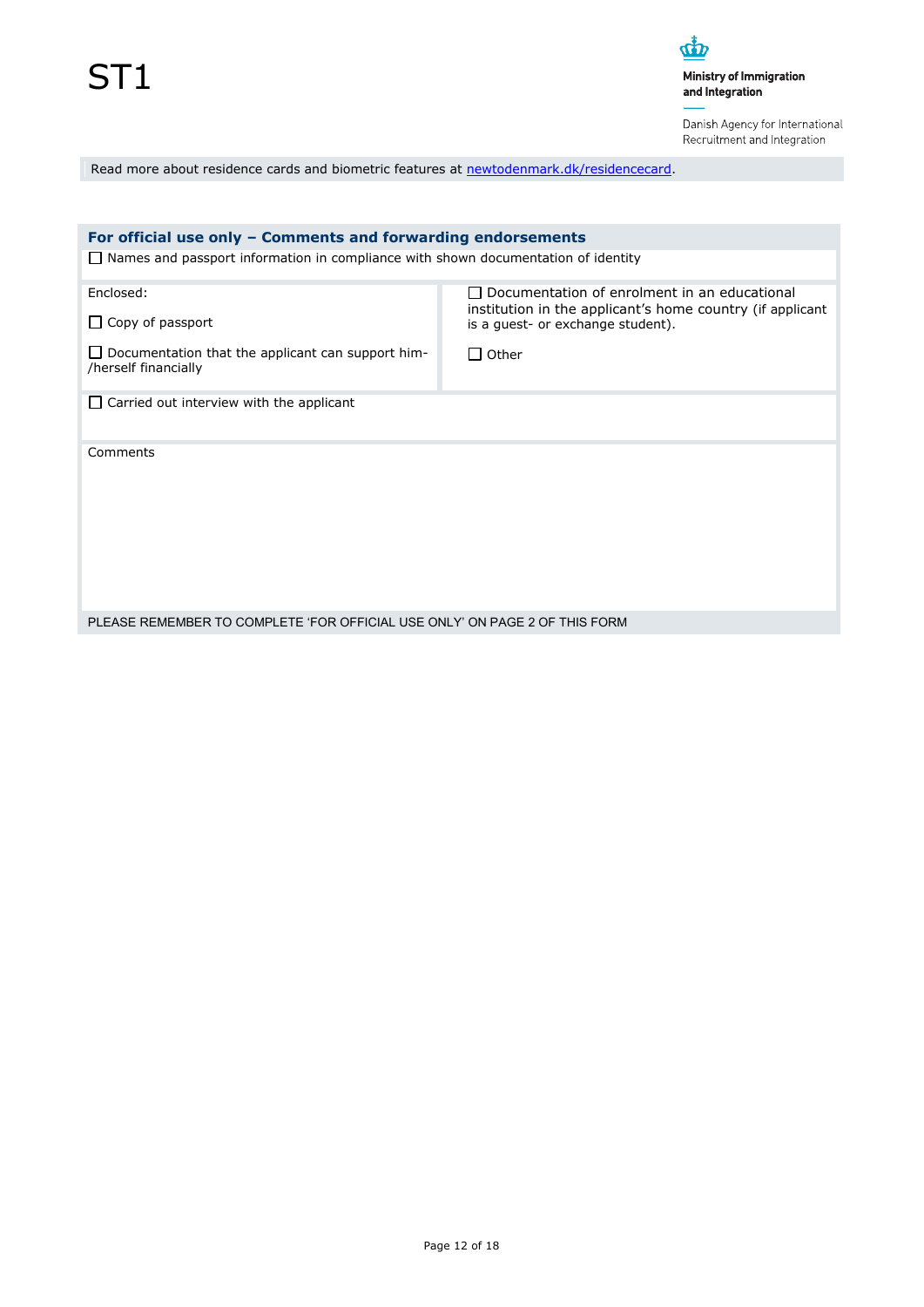Danish Agency for International Recruitment and Integration

## **PART 2** - to be completed by the educational institution

| 12. Information about the educational institution in Denmark<br>PLEASE COMPLETE IN CAPITAL LETTERS |                            |                    |               |  |
|----------------------------------------------------------------------------------------------------|----------------------------|--------------------|---------------|--|
| Name of the educational institution                                                                |                            | Cvr.no.            |               |  |
| Name of department or institute                                                                    |                            |                    |               |  |
| Address (street and number)                                                                        |                            | Post code and city |               |  |
| Telephone number                                                                                   |                            | Email address      |               |  |
| Contact person 1 (name)                                                                            | Mobile/direct phone number |                    | Email address |  |
| Contact person 2 (name)<br>Mobile/direct phone number                                              |                            |                    | Email address |  |
| Contact person 3 (name)                                                                            | Mobile/direct phone number |                    | Email address |  |

## 13. Information about the educational programme in Denmark

|                                                                                | PLEASE COMPLETE IN CAPITAL LETTERS                                                                                                |            |      |
|--------------------------------------------------------------------------------|-----------------------------------------------------------------------------------------------------------------------------------|------------|------|
| Name of programme (course)                                                     |                                                                                                                                   |            |      |
|                                                                                |                                                                                                                                   |            |      |
| Level of the programme (educational level)                                     |                                                                                                                                   |            |      |
| Nominal period of study (excluding introductory courses, re-examinations etc.) |                                                                                                                                   |            |      |
| From (day, month, year)                                                        | to (day, month, year)                                                                                                             |            |      |
|                                                                                | Does the educational programme include one or more obligatory internships or periods of work practice?                            |            |      |
|                                                                                |                                                                                                                                   | $\Box$ Yes | □ No |
|                                                                                | If yes, please state the total length of the internships or periods of work practice (number of weeks).                           |            |      |
|                                                                                |                                                                                                                                   |            |      |
| Has the educational programme been approved by a state authority?              |                                                                                                                                   | $\Box$ Yes | ∏ No |
|                                                                                | If no, does the educational programme hold an advisory opinion from the Danish Evaluation Institute?                              |            |      |
|                                                                                |                                                                                                                                   | $\Box$ Yes | □ No |
| If yes, state the validity period of the advisory opinion:                     |                                                                                                                                   |            |      |
| From (day, month, year)                                                        | to (day, month, year)                                                                                                             |            |      |
| Type of education                                                              |                                                                                                                                   |            |      |
| $\Box$ Basic or youth study programme<br>$>$ Go to section 16                  | $\Box$ Higher educational programme under Universities<br>Denmark or under the Danish Ministry of Culture<br>$>$ Go to section 14 |            |      |
| $\Box$ Folk high school course<br>$>$ Go to section 15                         | $\Box$ Other higher educational programmes<br>$>$ Go to section 14                                                                |            |      |
| Preparatory higher educational programme<br>$>$ Go to section 16               |                                                                                                                                   |            |      |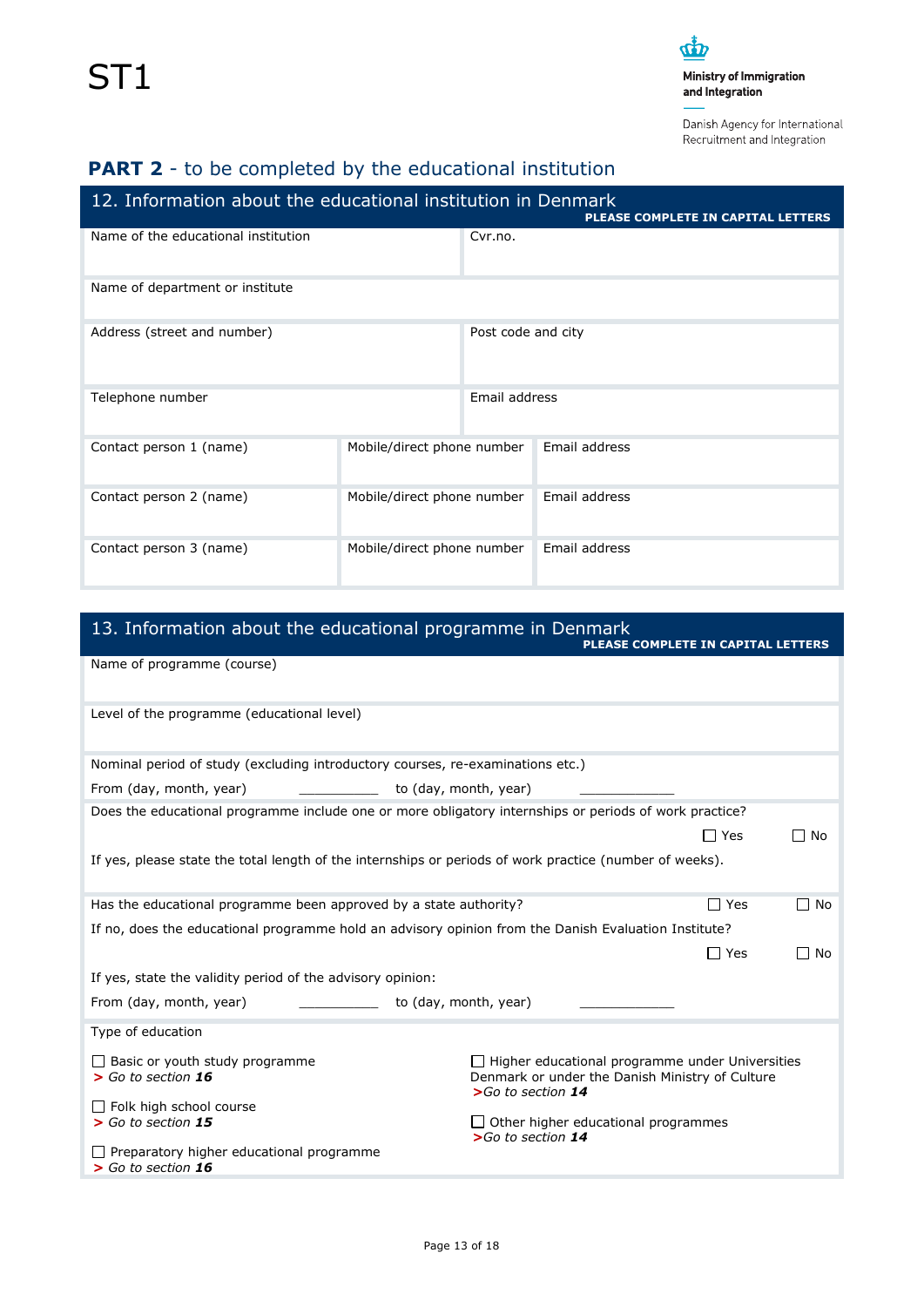

Danish Agency for International Recruitment and Integration

| 14. Information about students at a higher educational programme                                                                          |                                                                     |
|-------------------------------------------------------------------------------------------------------------------------------------------|---------------------------------------------------------------------|
| Section 14 should only be filled out if the applicant is to study at a <b>higher educational programme</b> . If not, go to<br>section 15. |                                                                     |
| The applicant will be admitted to the educational institution as a                                                                        |                                                                     |
| $\Box$ Non-fee-paying quest or exchange student<br>$>$ Go to section 14.A                                                                 | $\Box$ Non-fee-paying full-degree student<br>$>$ Go to section 14.A |
| $\Box$ Fee-paying quest or exchange student<br>$>$ Go to section 14.B                                                                     | $\Box$ Fee-paying full-degree student<br>$>$ Go to section 14.B     |
| $\Box$ Student with a Danish state scholarship (free tuition<br>and covering of living expenses)<br>$>$ Go to section 16                  |                                                                     |

## **14.A**

| Will the student receive a grant from the educational institution in Denmark? | l Yes                            | $\Box$ No |
|-------------------------------------------------------------------------------|----------------------------------|-----------|
| If $no$ , go to section 16                                                    |                                  |           |
| If yes, please state the amount (DKK, EUR or USD)<br>per six month period     | $\Box$ DKK $\Box$ EUR $\Box$ USD |           |
| $>$ Go to section 16                                                          |                                  |           |

## **14.B**

| Tuition fees per semester to the education institution in Denmark (DKK, EUR or USD)                                        |         |        |  |  |
|----------------------------------------------------------------------------------------------------------------------------|---------|--------|--|--|
| <b>DKK</b><br>I LEUR<br>$\mathbf{I}$                                                                                       | l I usd |        |  |  |
| Have the tuition fees been paid (first semester as a minimum)?                                                             | l Yes   | - I No |  |  |
| Is the student wholly or partly exempt from paying the tuition fee?                                                        | l Yes   | □ No   |  |  |
| If the student is wholly or partly exempt from paying the tuition fee, documentation of the exemption must be<br>provided. |         |        |  |  |

**>**Go to section **16**

| 15. Information about students at a <b>folk high school</b>                                                                                        |                                  |
|----------------------------------------------------------------------------------------------------------------------------------------------------|----------------------------------|
| Section 15 should only be filled out if the applicant is to attend a course at a <b>folk high school or similar</b> . If not, go<br>to section 16. |                                  |
| Has the course been paid for?                                                                                                                      | $\Box$ No<br>$\Box$ Yes          |
| If yes, please state the amount (DKK, EUR or USD)                                                                                                  | <b>ILLEUR</b> LUSD<br>$\Box$ DKK |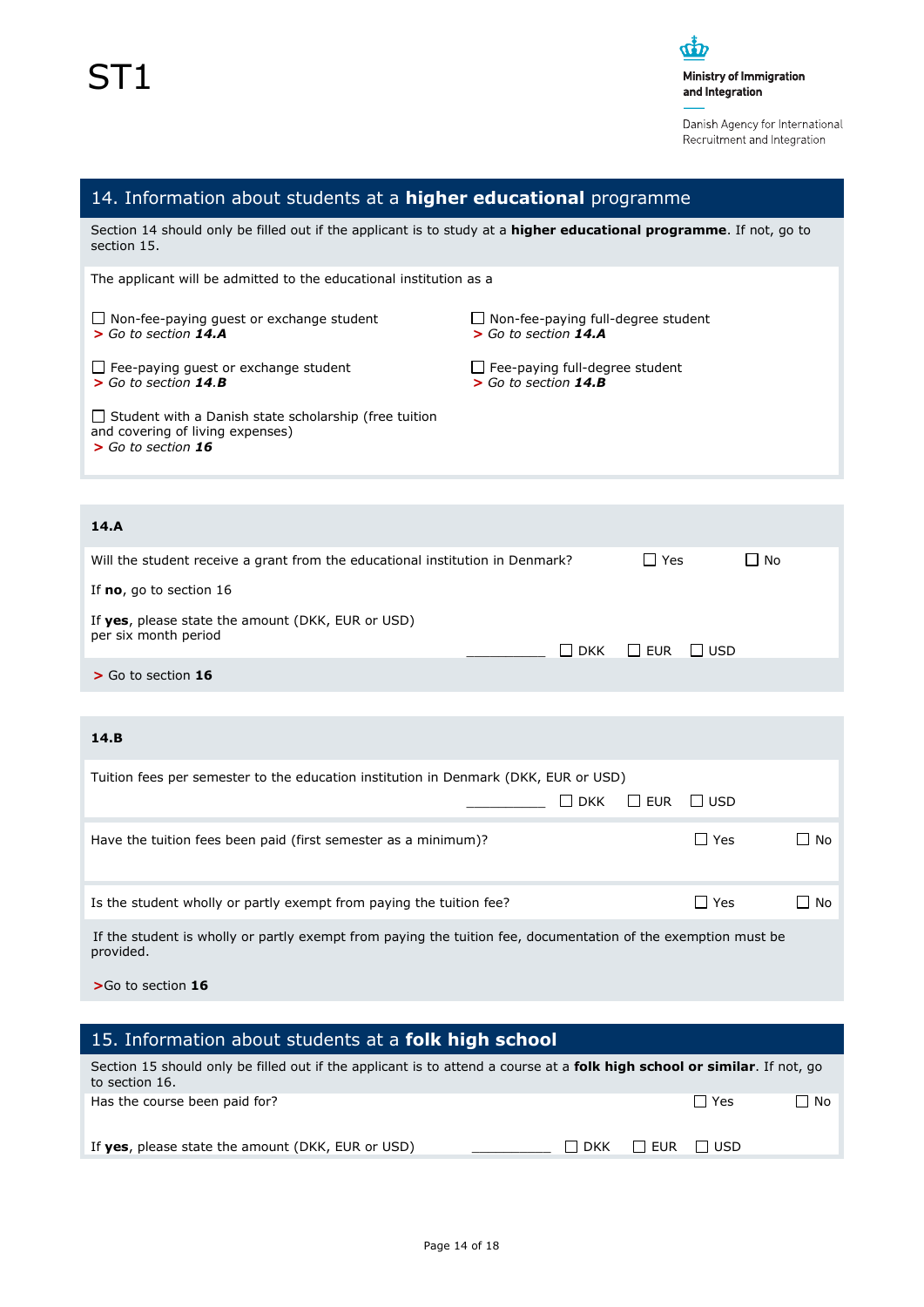Danish Agency for International Recruitment and Integration

#### **Sworn declaration by the head of the school**

The head of the folk high school or similar is asked to sign the declaration below.

I hereby solemnly swear that the course which the applicant is to attend will be held in such a way as to be eligible for state subsidies under the following Danish act: *Lov om folkehøjskoler, efterskoler, husholdningsskoler og håndarbejdsskoler (frie kostskoler)*.

By signing below, I confirm that I have read, understood and accepted the terms laid out in this declaration

Name of the head of the school (please complete in capital letters)

Date and place **Official stamp of the educational institution** 

Signature (head of the school)

| 16. The applicant (the student)                                   | <b>PLEASE COMPLETE IN CAPITAL LETTERS</b> |
|-------------------------------------------------------------------|-------------------------------------------|
| Surname                                                           |                                           |
| Given name(s)                                                     |                                           |
| Date of birth (day, month, year)                                  |                                           |
| Has the student been fully accepted in the educational programme? | $\Box$ Yes<br>No                          |

In order for the applicant to be granted a residence permit as a student, he or she must have been fully accepted in the study programme. If the applicant has only been provisionally accepted, the application will be put on hold until we have received confirmation that the applicant has been fully accepted in the study programme.

## 17. Declaration and information – educational institution

### **A. Sworn declaration of correctness**

I solemnly swear that the information I have given in this application is correct and complete. If the information is found to be false or incomplete, I am subject to the following penalties:

- My residence permit can be revoked.
- Fine or imprisonment of up to two years.
- I can be required by law to repay the expenses incurred by the Danish state as a consequence of the false information.

#### **B. Information about the requirement that you provide the necessary information**

You can be required to provide the information necessary to decide whether the applicant can be granted a permit. If you do not provide this information, it may mean that the applicant will not be granted a permit.

#### **C. Information on how we process your personal data as the contact person**

SIRI is obliged to inform you how we process your data and to inform you of your rights in regard to how we process your data.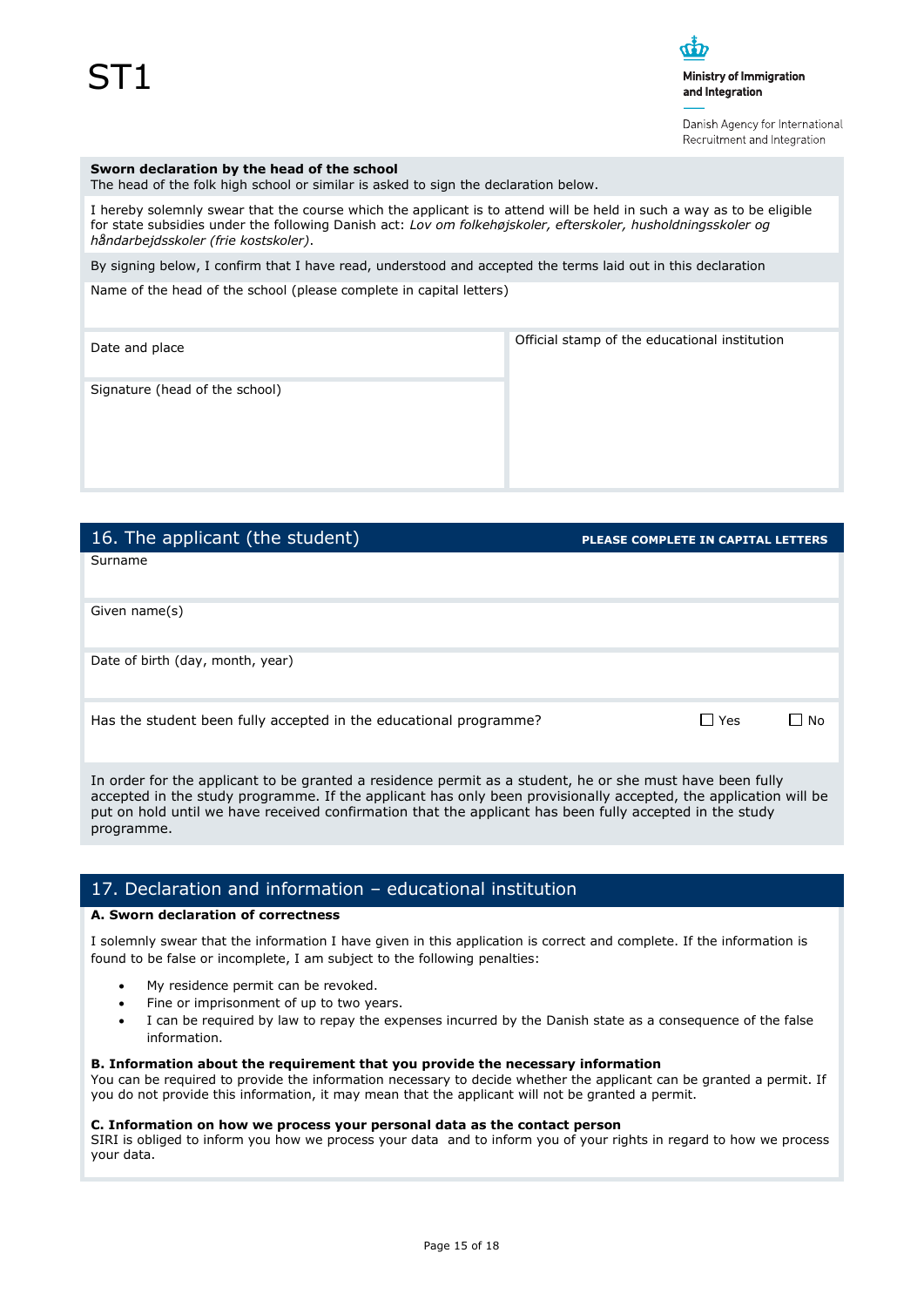Danish Agency for International Recruitment and Integration

#### **Data controller**

SIRI is the data controller and responsible for processing the personal data given in this application form and the data provided about you during the processing of the case. You can contact the agency by writing to the following address: The Danish Agency for International Recruitment and Integration (SIRI), Carl Jacobsens Vej 39, PO box 304, 2500 Valby or through our contact form on [newtodenmark.dk/SIRI-contactform.](http://www.newtodenmark.dk/SIRI-contactform)

#### **Data protection officer**

You can contact our data protection officer by writing to the aforementioned address (Att. Data protection officer) or by using our contact form at [newtodenmark.dk/SIRI-contactform.](http://www.newtodenmark.dk/SIRI-contactform) You can read more about SIRI as data controller and about SIRI's data protection officer on [newtodenmark.dk/personaldata.](http://www.newtodenmark.dk/personaldata)

#### **Purpose and legal basis**

The personal data you provide to SIRI is collected and used:

- to process this application for a residence and/or work permit in Denmark
- in any later application for an extension or for a new residence and/or work permit in Denmark
- for verification and spot checks of the conditions for applicant's residence and/or work in Denmark

The legal basis for processing your personal data is:

- The Danish Aliens Act, in particular chapter 1 on the entry and residence of aliens in Denmark.
- The General Data Protection Regulation (GDPR), article 6.1 (c) (relating to the processing of data in order to comply with the legal obligation to which the controller is subject) and 6.1 (e) (relating to the exercise of official authority vested in the Danish Agency for International Recruitment and Integration by the Aliens Act).
- The General Data Protection Regulation (GDPR), article 9.2 (f) (relating to the necessity of processing in order to establish, exercise or defend legal claims).
- The Danish Data Protection Act section 8 (relating to the official authority only being allowed to process information about criminal offences if it is necessary for tasks of that official authority).

The information you give or have given in connection with the application will be registered in the registers of Danish immigration authorities. The same holds true for any information you later give in connection with an application from the applicant to extend his or her residence permit or for a new residence and/or work permit in Denmark.

#### **We process the following types of data about you**

 General personal data, such as: information about your name, contact information and information about your position at the company

#### **We can pass on your data to the following recipients**

SIRI can pass on your information to others, and we for example pass on information to the police, the Danish Security and Intelligence Service and the Danish Defence Intelligence Service, the public prosecutor, the Immigration Appeals Board, the Ministry of Immigration and Integration, the Danish Immigration Service, the Danish Parliament and the Ministry of Foreign Affairs of Denmark.

SIRI shares data when it is necessary in order to exercise our official authority, including when we are legally obliged to share information.

#### **What is the origin of the information we process about you?**

The data that SIRI processes about you, have been provided by you in this application form. We will also process data you or the applicant may submit to the case later.

#### **Storage of data**

SIRI will store your personal data for as long as it is necessary in order to be able to carry out our tasks in relation to establishing or defending a legal claim to residence.

Data submitted as part of an immigration related matter can be stored for use by the immigration authorities at a later date. This means that the data can enter into the decision making process regarding future applications for extension of a residence permit, when revoking a residence permit, for verification and spot checks, when deciding whether a permit has lapsed, in relation to applications for permanent residency and for naturalization and in cases concerning any family members. In practice this means that SIRI will store your data for the period of the applicant's 'lifecycle' – i.e. his or her entire life.

Finally, it must be mentioned that data will be transferred to the Danish National Archives in accordance with the Danish Archives Act.

#### **Your rights**

Under the GDPR you have a number of rights in relation to our processing of data about you: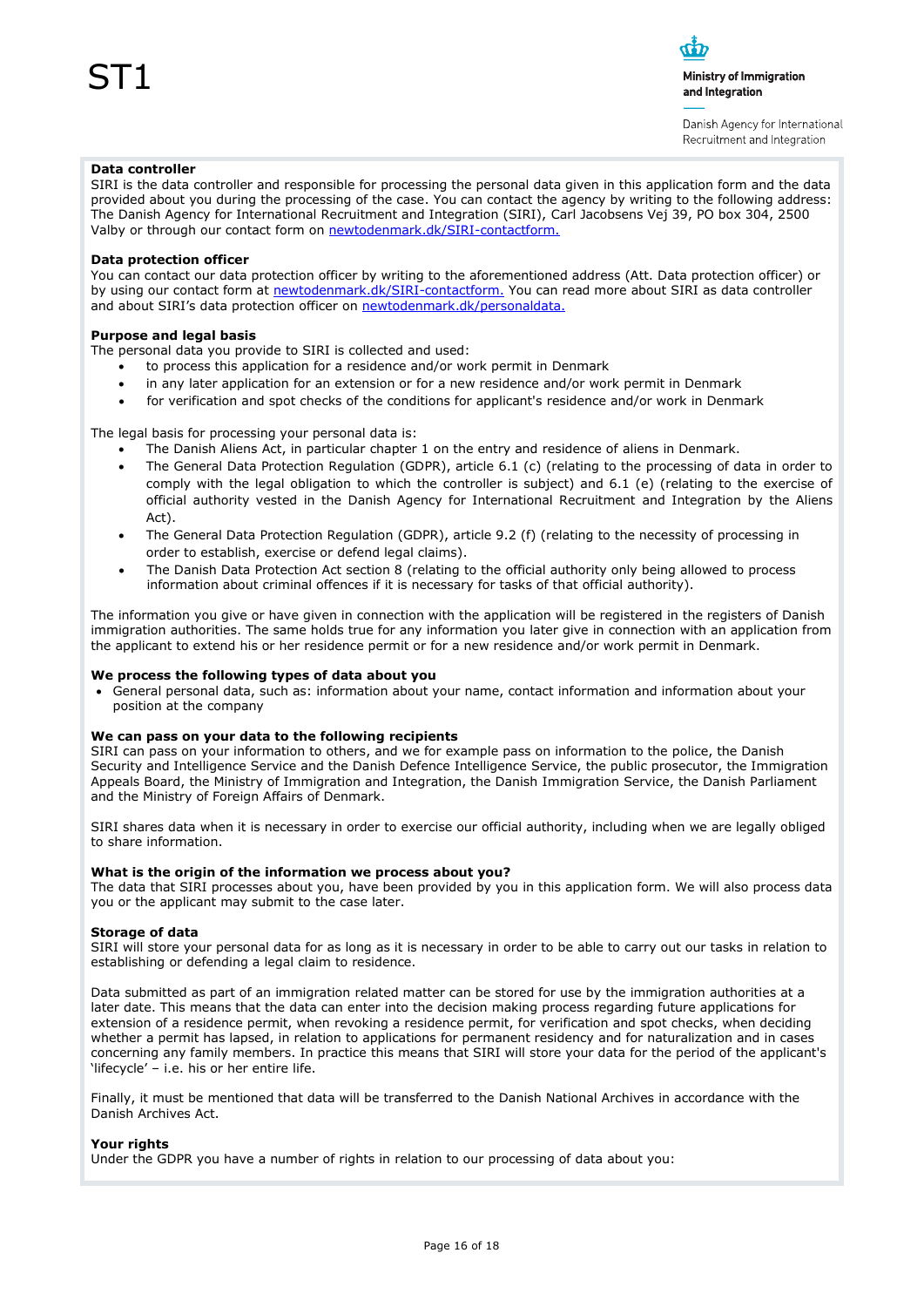Danish Agency for International Recruitment and Integration

#### *The right to know what kind of data we process about you*

You have the right to ask what kind of data we are processing about you and be granted access to these data. If you request access to your data, your application will be processed in accordance with the GDPR's regulations governing right of access. If there are other regulations which provide you with greater access than the GDPR affords, your request for access will be processed in accordance with these regulations as well. These additional regulations may include those contained in the Public Administration Act that governs freedom of information requests.

#### *The right to rectification (data correction) and the right to have your data erased*

You have the right to request that corrections be made to personal data about you that you find inaccurate. In specific situations, you also have the right to have your data erased. As a rule, information can only be erased, if it is not necessary for processing your case as SIRI is obliged to record and register information in accordance with the Public Administration Act.

#### *The right to restriction of processing*

In some situations, you have the right to restrict the processing of your personal data. Where processing has been restricted, SIRI may thereafter, with the exception of storage, only process your data with your consent unless the purpose of the processing is to establish or defend a legal claim, to protect another person or for reasons of important public interest.

#### *The right to object*

In some situations, you have the right to object to otherwise legal processing of your personal data. This means that you can request that your data is erased, corrected or restricted.

You can read more about your rights in the Danish Data Protection Agency's guidelines about GDPR at [datatilsynet.dk.](http://www.datatilsynet.dk/) If you would like make use of your rights under the GDPR, contact SIRI.

#### **Complaints to the Data Protection Agency**

You have the right to submit a complaint to the Data Protection Agency if you are dissatisfied with the way we process your personal data. Contact information for the Data Protection Agency is available at [datatilsynet.dk.](http://www.datatilsynet.dk/)

#### **D. Verification and spot-checks**

The case may be selected for a spot-check. The spot-check aims to verify the following:

- The accuracy of the information given.
- Whether the conditions for a residence and/or work permit if such is granted, continue to be met.
- If a foreign national is being employed without the necessary work permit or in contradiction to the conditions pertaining to the work permit.

Verification may involve the following:

- Checking public registers, such as the income register (eIncome).
- Comparing information contained in the registers of SIRI and the Danish Immigration Service with records held by the Civil Registration System (CPR), the Building and Dwelling Register (BBR), the Central Business Register (CVR) and the income register (eIncome).
- Contacting other authorities, such as the Danish Custoums and Tax Administration.
- Contacting third parties
- Contacting the foreign national.
- Turning up in person at the workplace.
- Using information about employment registered by the employer (in a so-called digital logbook). The Danish Agency for International Recruitment and Integration, the Danish Tax Agency, The Danish Agency for Labour Market and Recruitment as well as municipal councils can impose the use of digital logbooks on employers.

You may be asked to supply additional information as part of the verification and spot-check process.

### 18. Signature – educational institution

**The responsible contact person at the educational institution must sign the form.**

**By signing below, it is confirmed that the educational institution will ensure proper residence and study conditions if the applicant is under the age of 18.**